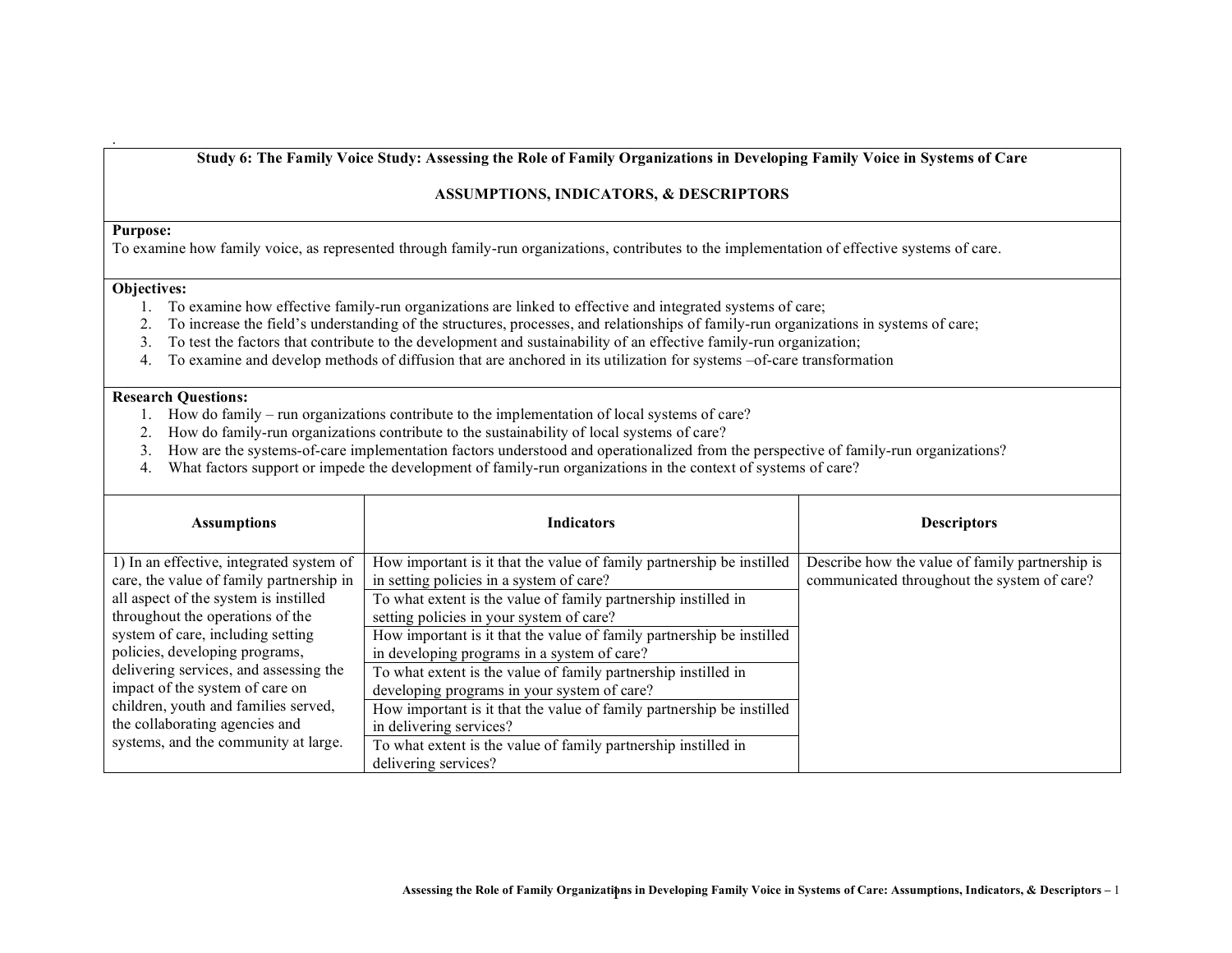| 2) In an effective, integrated system of<br>care, the development and growth of a                                                                                                                                                                                                                 | How important is it that the value of family partnership be instilled<br>in assessing the impact of the system of care on children, youth<br>and families served, the collaborating agencies and systems, and<br>the community at large?<br>To what extent is the value of family partnership instilled in<br>assessing the impact of the system of care on children, youth and<br>families served, the collaborating agencies and systems, and the<br>community at large?<br>How important is the development and growth of a family-run<br>organization to create capacity for family recruiting, engaging, | Describe how the system of care supports and<br>sustains the development and growth of your                                                                                                                                                                                                                                     |
|---------------------------------------------------------------------------------------------------------------------------------------------------------------------------------------------------------------------------------------------------------------------------------------------------|---------------------------------------------------------------------------------------------------------------------------------------------------------------------------------------------------------------------------------------------------------------------------------------------------------------------------------------------------------------------------------------------------------------------------------------------------------------------------------------------------------------------------------------------------------------------------------------------------------------|---------------------------------------------------------------------------------------------------------------------------------------------------------------------------------------------------------------------------------------------------------------------------------------------------------------------------------|
| family-run organization to create<br>capacity for recruiting, engaging,<br>developing/training, supporting, and<br>sustaining a diverse cadre of families                                                                                                                                         | developing/training, supporting, and sustaining a diverse cadre of<br>families who collectively and effectively are the "family voice" in<br>shaping their community's response to children with mental health<br>needs and their families?                                                                                                                                                                                                                                                                                                                                                                   | Family Organization to create capacity for<br>recruiting, engaging, developing/training,<br>supporting, and sustaining a diverse cadre of<br>families who collectively and effectively are the                                                                                                                                  |
| who collectively and effectively are<br>the "family voice" in shaping their<br>community's response to children with<br>mental health needs and their families                                                                                                                                    | To what extent does your Family Organization recruit, engage,<br>develop/train, support, and sustain a diverse cadre of families who<br>collectively and effectively are the "family voice" in shaping their<br>community's response to children with mental health needs and                                                                                                                                                                                                                                                                                                                                 | "family voice" in shaping their community's<br>response to children with mental health needs<br>and their families?                                                                                                                                                                                                             |
| is supported and sustained.                                                                                                                                                                                                                                                                       | their families is supported and sustained?<br>To what extent is your Family Organization supported to recruit,<br>engage, develop/train, support, and sustain a diverse cadre of<br>families who collectively and effectively are the "family voice" in<br>shaping their community's response to children with mental health<br>needs and their families?                                                                                                                                                                                                                                                     | What is the base level of support (financial,<br>material, personnel, and/or strategic) necessary<br>for the system of care to provide for families to<br>successfully develop and sustain your Family<br>Organization?                                                                                                         |
|                                                                                                                                                                                                                                                                                                   |                                                                                                                                                                                                                                                                                                                                                                                                                                                                                                                                                                                                               | Describe how the system of care supports your<br>Family Organization in reaching out to and<br>engaging a diverse cadre of families who are<br>collectively the "family voice"?                                                                                                                                                 |
| 3) In an effective, integrated system of<br>care, the family-run organization is<br>actively encouraged and supported in<br>seeking to recruit, engage, and nurture<br>a number of diverse family leaders<br>sufficient to interface consistently and<br>effectively with the system of care in a | How important is it that a family-run organization is actively<br>encouraged and supported in seeking to recruit, engage, and<br>nurture a number of diverse family leaders sufficient to interface<br>consistently and effectively with the system of care in a variety of<br>capacities, and to enhance the child and adolescent workforce so<br>that it is more diverse and representative of the community it<br>serves?                                                                                                                                                                                  | Describe how the system of care actively<br>encourages and supports your Family<br>Organization in seeking to recruit, engage, and<br>nurture a number of diverse family leaders<br>sufficient to interface consistently and<br>effectively with the system of care in a variety<br>of capacities, and to enhance the child and |
|                                                                                                                                                                                                                                                                                                   |                                                                                                                                                                                                                                                                                                                                                                                                                                                                                                                                                                                                               |                                                                                                                                                                                                                                                                                                                                 |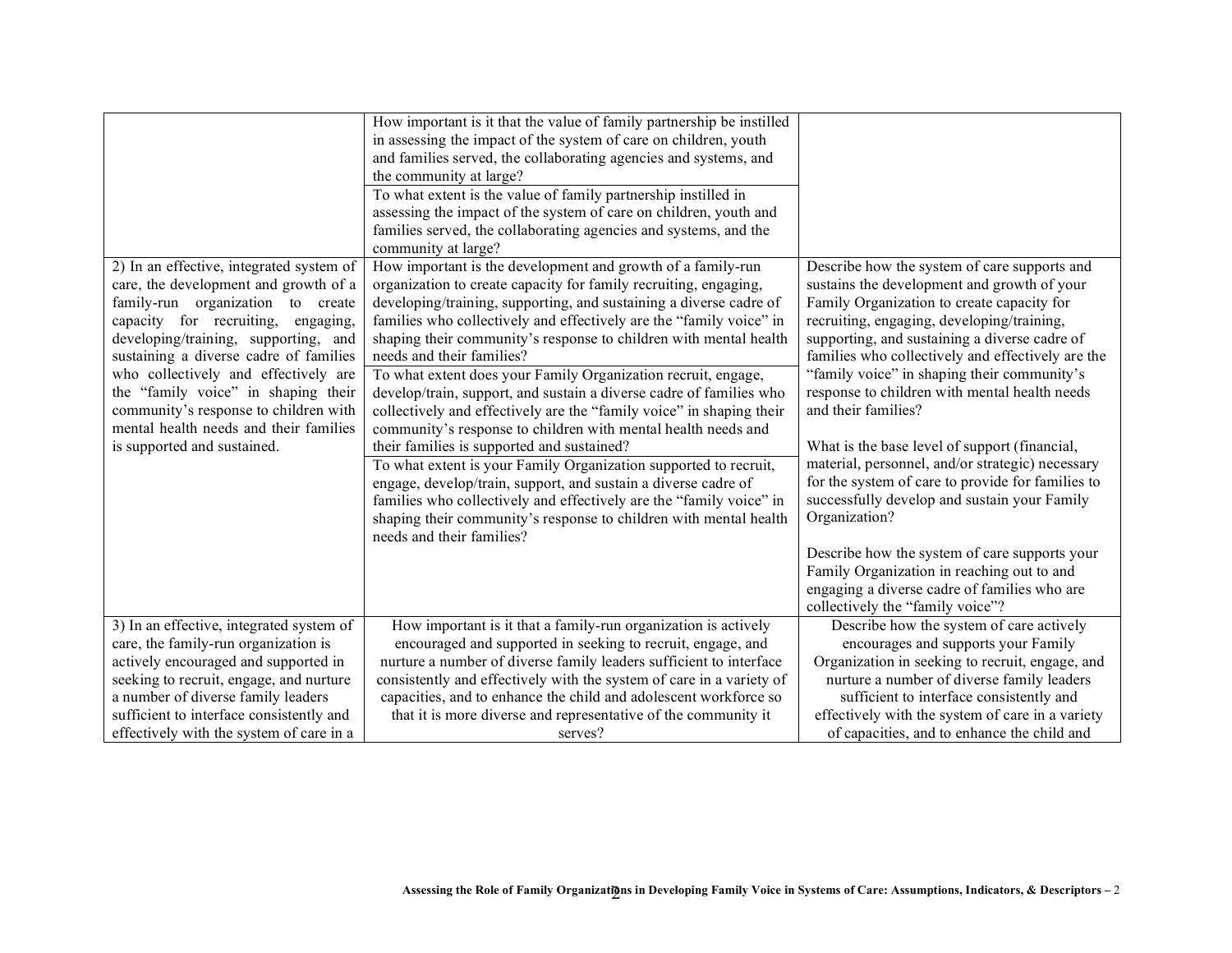| variety of capacities, and to enhance<br>the child and adolescent workforce so<br>that it is more diverse and<br>representative of the community it<br>serves.                                                                                                                                                                                                                                          | To what extent does your Family Organization seek to recruit,<br>engage, and nurture a number of diverse family leaders sufficient<br>to interface consistently and effectively with the system of care in<br>a variety of capacities, and to enhance the child and adolescent<br>workforce so that it is more diverse and representative of the<br>community it serves?<br>To what extent is your Family Organization actively encouraged<br>and supported in seeking to recruit, engage, and nurture a number<br>of diverse family leaders sufficient to interface consistently and<br>effectively with the system of care in a variety of capacities, and to<br>enhance the child and adolescent workforce so that it is more<br>diverse and representative of the community it serves?<br>How important is it that a family-run organization is actively<br>encouraged and supported in enhancing the child and adolescent<br>workforce so that it is more diverse and representative of the<br>community it serves?<br>To what extent does your Family Organization seek to enhance the<br>child and adolescent workforce so that it is more diverse and<br>representative of the community it serves?<br>To what extent is your Family Organization actively encouraged<br>and supported in enhancing the child and adolescent workforce so<br>that it is more diverse and representative of the community it<br>serves? | adolescent workforce so that it is more diverse<br>and representative of the community it serves?<br>What particular strategies does the system of<br>care utilize to encourage and support your<br>Family Organization in seeking to recruit,<br>engage, and nurture a number of diverse family<br>leaders sufficient to interface consistently and<br>effectively with the system of care in a variety<br>of capacities, including family members<br>representative of all groups served by the system<br>of care?<br>What particular strategies does the system of<br>care utilize to encourage and support your<br>Family Organization to enhance the child and<br>adolescent workforce so that it is more<br>representative of the community it serves? |
|---------------------------------------------------------------------------------------------------------------------------------------------------------------------------------------------------------------------------------------------------------------------------------------------------------------------------------------------------------------------------------------------------------|--------------------------------------------------------------------------------------------------------------------------------------------------------------------------------------------------------------------------------------------------------------------------------------------------------------------------------------------------------------------------------------------------------------------------------------------------------------------------------------------------------------------------------------------------------------------------------------------------------------------------------------------------------------------------------------------------------------------------------------------------------------------------------------------------------------------------------------------------------------------------------------------------------------------------------------------------------------------------------------------------------------------------------------------------------------------------------------------------------------------------------------------------------------------------------------------------------------------------------------------------------------------------------------------------------------------------------------------------------------------------------------------------------------------------------|--------------------------------------------------------------------------------------------------------------------------------------------------------------------------------------------------------------------------------------------------------------------------------------------------------------------------------------------------------------------------------------------------------------------------------------------------------------------------------------------------------------------------------------------------------------------------------------------------------------------------------------------------------------------------------------------------------------------------------------------------------------|
| 4) In an effective, integrated system of<br>care, families and youth are involved<br>in all aspects of the system and in a<br>variety of capacities, including setting<br>policies, developing programs,<br>delivering services, and assessing the<br>impact of the system of care of<br>children, youth and families served,<br>the collaborating agencies and<br>systems, and the community at large. | How important is it that adult family members be involved in<br>setting policies within the system of care?<br>To what extent are adult family members involved in setting<br>policies within the system of care?<br>To what extent are adult family members actively encouraged and<br>supported to be involved in setting policies within the system of<br>care?<br>How important is it that a family-run organization be involved in<br>setting policies within the system of care?<br>To what extent is your Family Organization involved in setting<br>policies within the system of care?                                                                                                                                                                                                                                                                                                                                                                                                                                                                                                                                                                                                                                                                                                                                                                                                                                | Describe how the system of care involves<br>families and youth in all aspects of the system<br>and in a variety of capacities, including setting<br>policies, developing programs, delivering<br>services, and assessing the impact of the system<br>of care of children, youth and families served,<br>the collaborating agencies and systems, and the<br>community at large?<br>What are the opportunities and challenges<br>associated with family and youth involvement in                                                                                                                                                                                                                                                                               |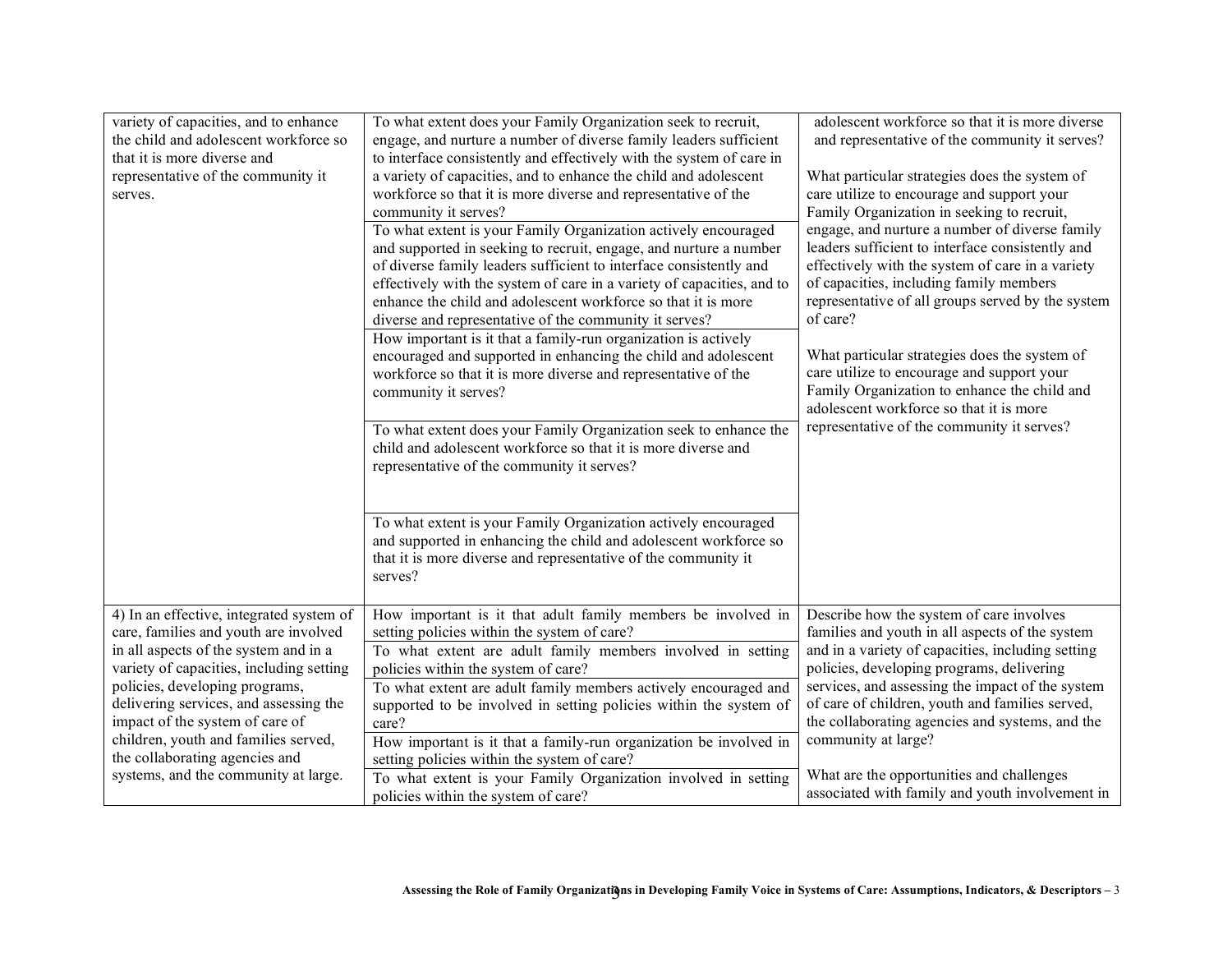| To what extent is your Family Organization actively encouraged<br>these various capacities?                             |  |
|-------------------------------------------------------------------------------------------------------------------------|--|
| and supported to be involved in setting policies within the system                                                      |  |
| of care?<br>What are the strategies utilized by the system of                                                           |  |
| care to support your Family Organization in<br>How important is it that adult family members are involved in            |  |
| translating evidenced-based research into tools<br>developing programs within the system of care?                       |  |
| To what extent are adult family members involved in developing<br>that can assist families to be stronger advocates     |  |
| for their children, effective peer supports, and<br>programs within the system of care?                                 |  |
| effective system partner?<br>To what extent are adult family members actively encouraged and                            |  |
| supported to be involved in developing programs within the                                                              |  |
| What are the strategies utilized by your Family<br>system of care?                                                      |  |
| Organization in translating evidenced-based                                                                             |  |
| How important is it that a family-run organization be involved in<br>research into tools that can assist families to be |  |
| developing programs within the system of care?<br>stronger advocates for their children, effective                      |  |
| To what extent is your Family Organization involved in<br>peer supports, and effective system partner?                  |  |
| developing programs within the system of care?                                                                          |  |
| To what extent is your Family Organization actively encouraged                                                          |  |
| and supported by the system of care to be involved in developing                                                        |  |
| programs within the system of care?                                                                                     |  |
| To what extent does your Family Organization actively encourage                                                         |  |
| and support adult family members to be involved in developing                                                           |  |
| programs within the system of care?                                                                                     |  |
| How important is it that adult family members be involved in                                                            |  |
| delivering services?                                                                                                    |  |
| To what extent are adult family members involved in delivering                                                          |  |
| services within the system of care?                                                                                     |  |
| How important is it that a family-run organization be involved in                                                       |  |
| delivering services?                                                                                                    |  |
| To what extent is your Family Organization involved in delivering                                                       |  |
| services within the system of care?                                                                                     |  |
| To what extent is your Family Organization actively encouraged                                                          |  |
| and supported by the system of care in delivering services within                                                       |  |
| the system of care?                                                                                                     |  |
| To what extent does your Family Organization actively encourage                                                         |  |
| and support the involvement of adult family members in                                                                  |  |
| delivering services within the system of care?                                                                          |  |
| How important is it that adult family members are involved in                                                           |  |
| assessing the impact of the system of care on children, youth and                                                       |  |
| families served?                                                                                                        |  |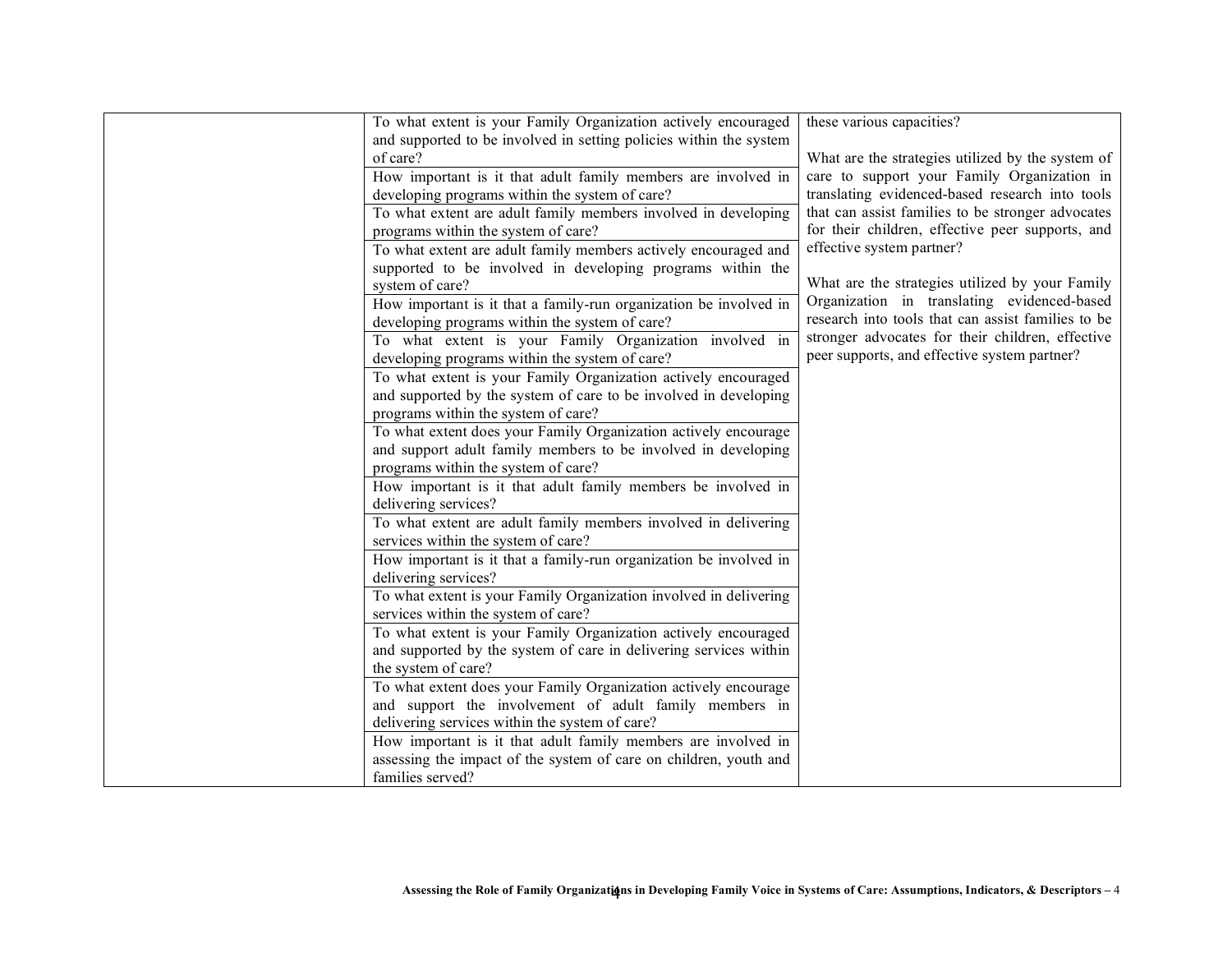| How important is it that adult family members be involved in        |  |
|---------------------------------------------------------------------|--|
| assessing the impact of the system of care on the collaborating     |  |
| agencies and systems?                                               |  |
| How important is it that adult family members be involved in        |  |
| assessing the impact of the system of care on the community at      |  |
| large?                                                              |  |
| To what extent are adult family members involved in assessing the   |  |
| impact of the system of care on children, youth and families        |  |
| served?                                                             |  |
| To what extent are adult family members involved in assessing the   |  |
| impact of the system of care on the collaborating agencies and      |  |
| systems?                                                            |  |
| To what extent are adult family members involved in assessing the   |  |
| impact of the system of care on the community at large?             |  |
| To what extent is your Family Organization involved in assessing    |  |
| the impact of the system of care on children, youth and families    |  |
| served, the collaborating agencies and systems, and the             |  |
| community at large?                                                 |  |
| How important is it that a family-run organization be involved in   |  |
| assessing the impact of the system of care on children, youth and   |  |
| families served?                                                    |  |
| How important is it that a family-run organization be involved in   |  |
| assessing the impact of the system of care on the collaborating     |  |
| agencies and systems?                                               |  |
| How important is it that a family-run organization be involved in   |  |
| assessing the impact of the system of care on the community at      |  |
| large?                                                              |  |
| To what extent is your Family Organization involved in assessing    |  |
| the impact of the system of care on children, youth and families    |  |
| served?                                                             |  |
| To what extent is your Family Organization involved in assessing    |  |
| the impact of the system of care on the collaborating agencies and  |  |
| systems?                                                            |  |
| To what extent is your Family Organization actively encourage       |  |
| and supported to be involved in assessing the impact of the system  |  |
| of care on the community at large?                                  |  |
| To what extent does your Family Organization involve adult          |  |
| family members in assessing the impact of the system of care on     |  |
| children, youth and families served, the collaborating agencies and |  |
| systems, and the community at large?                                |  |
|                                                                     |  |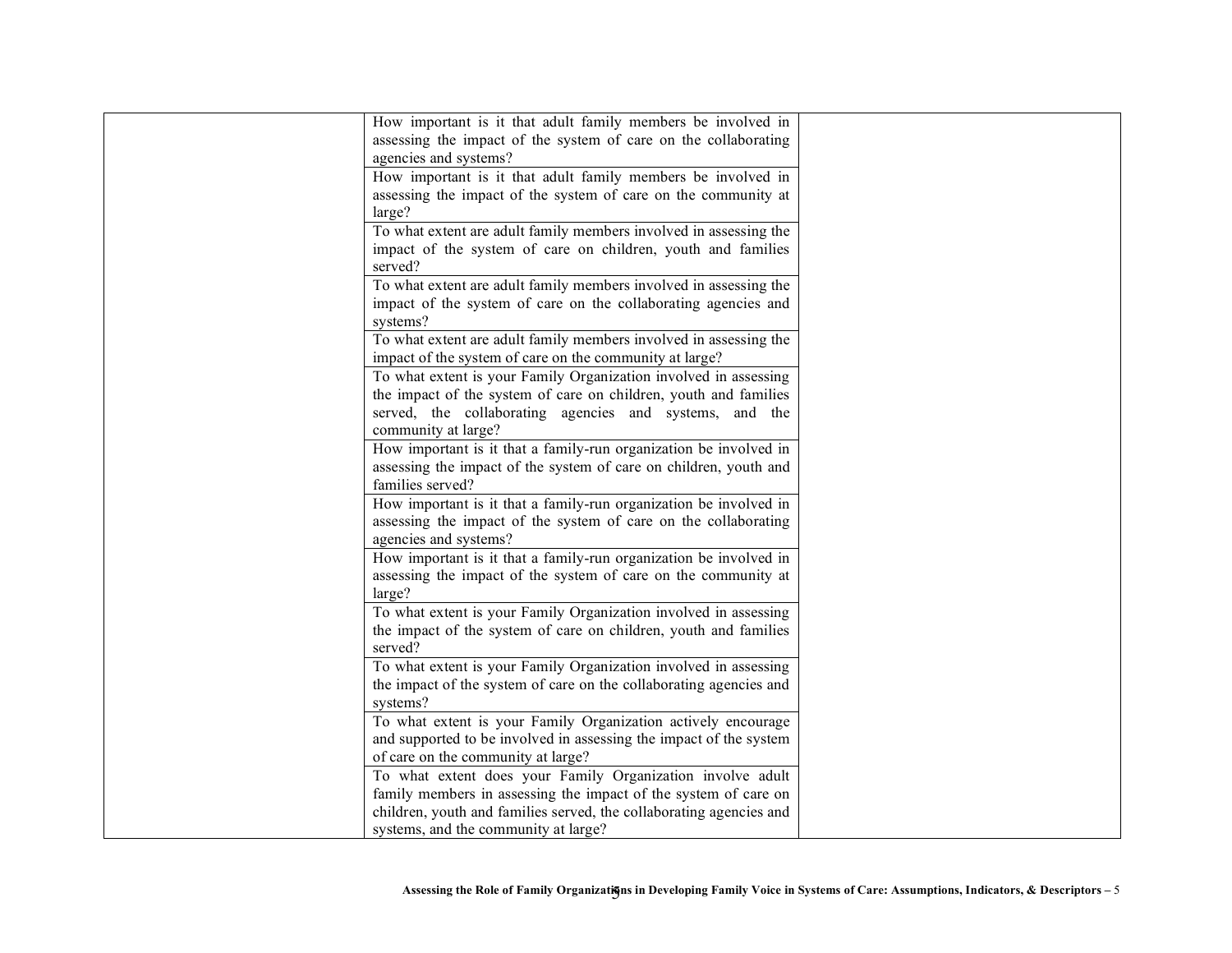|                                          | How important is it that youth are involved in setting policies?    |                                                  |
|------------------------------------------|---------------------------------------------------------------------|--------------------------------------------------|
|                                          |                                                                     |                                                  |
|                                          | To what extent does your Family Organization involve youth in       |                                                  |
|                                          | setting policies?                                                   |                                                  |
|                                          | How important is it that youth are involved in developing           |                                                  |
|                                          | programs?                                                           |                                                  |
|                                          | To what extent does your Family Organization involve youth in       |                                                  |
|                                          | developing programs?                                                |                                                  |
|                                          | How important is it that youth are involved in delivering services? |                                                  |
|                                          | To what extent does your Family Organization involve youth in       |                                                  |
|                                          | delivering services?                                                |                                                  |
|                                          |                                                                     |                                                  |
|                                          |                                                                     |                                                  |
|                                          |                                                                     |                                                  |
|                                          | How important is it that youth are involved in assessing the impact |                                                  |
|                                          | of the system of care on children, youth and families served, the   |                                                  |
|                                          | collaborating agencies and systems, and the community at large?     |                                                  |
|                                          | To what extent does your Family Organization involve youth          |                                                  |
|                                          | assessing the impact of the system of care on children, youth and   |                                                  |
|                                          | families served, the collaborating agencies and systems, and the    |                                                  |
|                                          | community at large?                                                 |                                                  |
| 5) In an effective, integrated system of | How important is it that adult family members operate in a peer     | Describe how the system of care supports your    |
| care, family members (including          | support role to assist other families in navigating systems?        | Family Organization and family members           |
| youth) operate in a peer support role to | To what extent do policies and practices of the system of care      | (including youth) to operate in a peer support   |
| assist other families and youth in       | encourage and support individual family members to operate in a     | role to assist other families and youth in       |
| navigating systems, in providing         | peer support role to assist families in navigating systems?         | navigating systems, in providing information     |
| information and emotional support.       | To what extent do policies and practices of the system of care      | and emotional support?                           |
|                                          | encourage and support your Family Organization to help family       |                                                  |
|                                          | members operate in a peer support role to assist families in        | What are some of the peer support roles and      |
|                                          | navigating systems?                                                 | arrangements in your system of care for families |
|                                          | To what extent does your Family Organization support and            | and youth?                                       |
|                                          | encourage family members to operate in a peer support role to       |                                                  |
|                                          | assist families in navigating systems?                              |                                                  |
|                                          | How important is it that adult family members operate in a peer     |                                                  |
|                                          | support role to assist other families in providing information?     |                                                  |
|                                          | To what extent do policies and practices of the system of care      |                                                  |
|                                          | encourage and support individual family members to operate in a     |                                                  |
|                                          | peer support role to assist families in providing information?      |                                                  |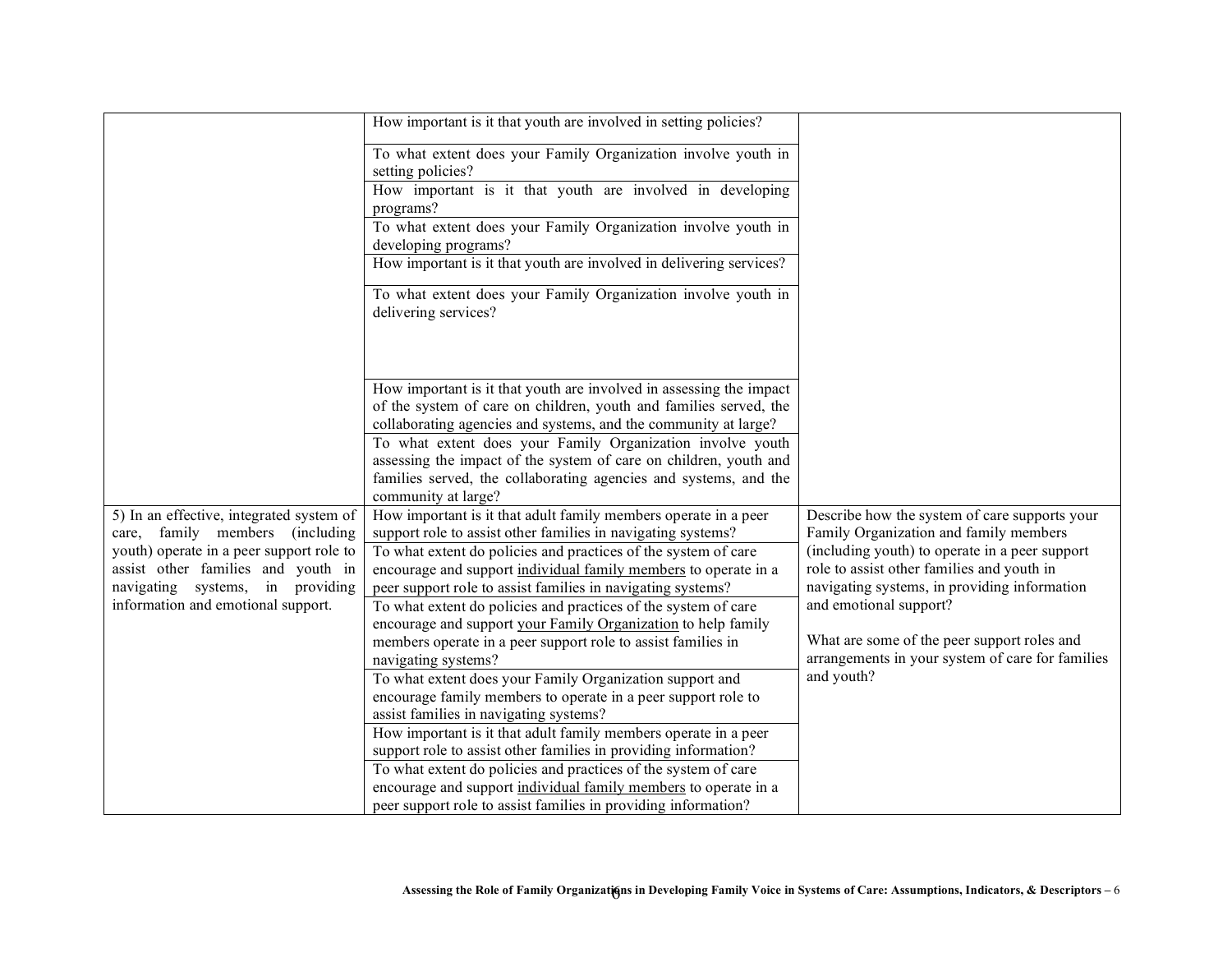| To what extent do policies and practices of the system of care        |  |
|-----------------------------------------------------------------------|--|
| encourage and support your Family Organization to help family         |  |
| members operate in a peer support role to assist families in          |  |
| providing information?                                                |  |
| To what extent does your Family Organization support and              |  |
| encourage family members to operate in a peer support role to         |  |
| assist families in providing information?                             |  |
| How important is it that adult family members operate in a peer       |  |
| support role to assist other families in providing emotional          |  |
| support?                                                              |  |
| To what extent do policies and practices of the system of care        |  |
| encourage and support individual family members to operate in a       |  |
| peer support role to assist families in providing emotional support?  |  |
| To what extent do policies and practices of the system of care        |  |
| encourage and support your Family Organization to help family         |  |
| members operate in providing emotional support?                       |  |
| To what extent does your Family Organization support and              |  |
| encourage family members to operate in a peer support role to         |  |
| assist families in providing information?                             |  |
| To what extent do policies and practices of the system of care        |  |
| encourage and support family members to operate in a peer             |  |
| support role to assist families and youth in navigating systems, in   |  |
| providing information and emotional support?                          |  |
| How important is it that youth operate in a peer support role to      |  |
| assist other youth in navigating systems?                             |  |
| To what extent do policies and practices of the system of care        |  |
| encourage and support individual youth to operate in a peer           |  |
| support role to assist families and youth in navigating systems?      |  |
| To what extent do policies and practices of the system of care        |  |
| encourage and support your Family Organization or a Youth             |  |
| Organization to operate in a peer support role to assist families and |  |
| youth in navigating systems?                                          |  |
| To what extent does your Family Organization encourage and            |  |
| support youth to operate in a peer support role to assist families    |  |
| and youth in navigating systems?                                      |  |
| How important is it that youth operate in a peer support role to      |  |
| assist other youth in providing information?                          |  |
| To what extent do policies and practices of the system of care        |  |
| encourage and support individual youth to operate in a peer           |  |
| support role to assist other youth in providing information?          |  |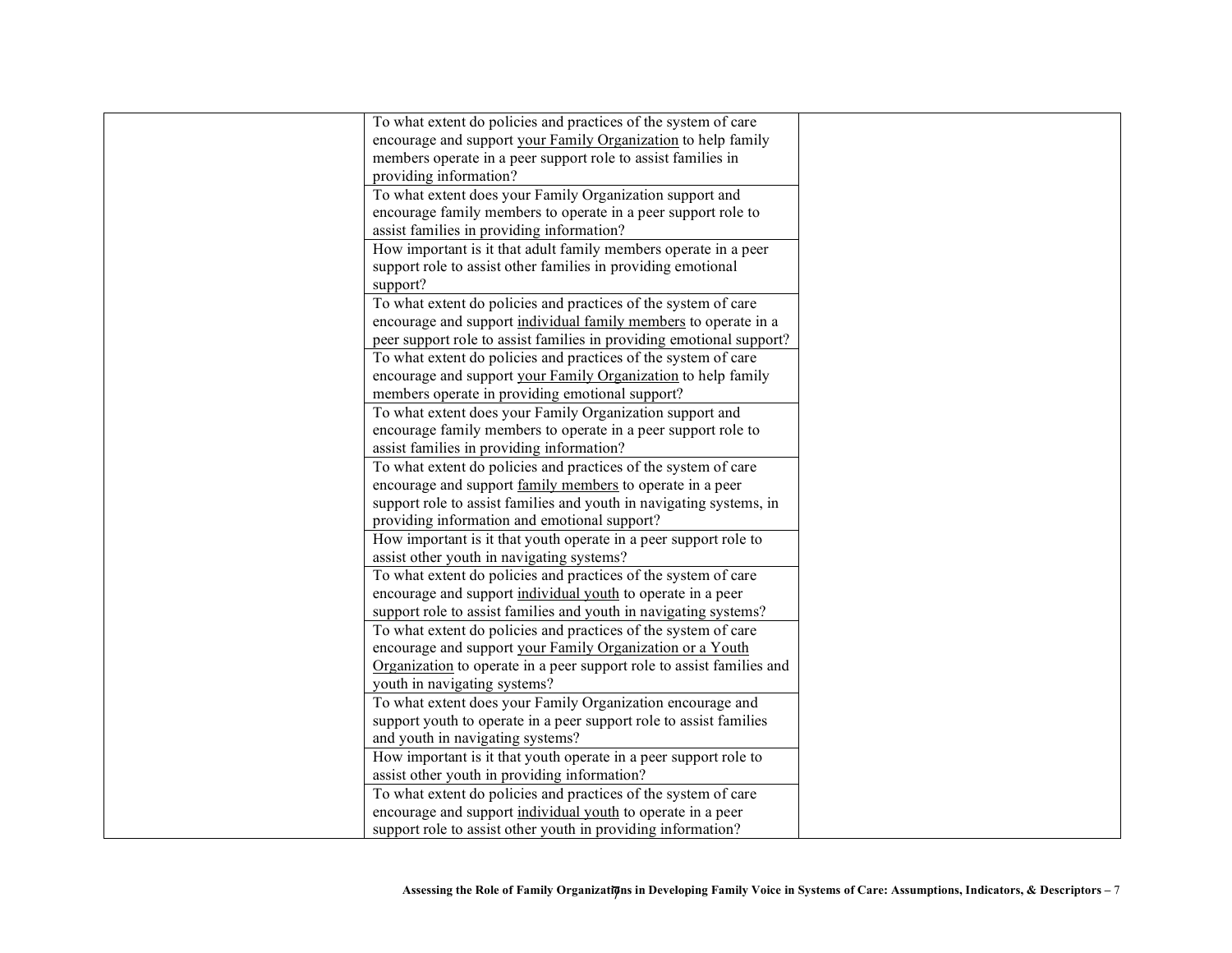|                                                                                                                                                                    | To what extent do policies and practices of the system of care<br>encourage and support your Family Organization or a Youth<br>Organization to operate in a peer support role to assist other youth<br>in providing information?<br>To what extent does your Family Organization encourage and<br>support youth to operate in a peer support role to assist youth in<br>providing information?<br>How important is it that youth operate in a peer support role to<br>assist other youth in providing emotional support?<br>To what extent do policies and practices of the system of care<br>encourage and support individual youth to operate in a peer<br>support role to assist youth in providing emotional support?<br>To what extent do policies and practices of the system of care<br>encourage and support your Family Organization or Youth<br>Organization to operate in a peer support role to assist youth in<br>providing emotional support?<br>To what extent does your Family Organization encourage and<br>support youth to operate in a peer support role to assist youth in<br>providing emotional support? |                                                                                                                                                                                                                                                   |
|--------------------------------------------------------------------------------------------------------------------------------------------------------------------|---------------------------------------------------------------------------------------------------------------------------------------------------------------------------------------------------------------------------------------------------------------------------------------------------------------------------------------------------------------------------------------------------------------------------------------------------------------------------------------------------------------------------------------------------------------------------------------------------------------------------------------------------------------------------------------------------------------------------------------------------------------------------------------------------------------------------------------------------------------------------------------------------------------------------------------------------------------------------------------------------------------------------------------------------------------------------------------------------------------------------------|---------------------------------------------------------------------------------------------------------------------------------------------------------------------------------------------------------------------------------------------------|
| 6) In an effective, integrated system of<br>care, a family-run organization is<br>encouraged and supported to help<br>families access the system.                  | How important is it that family members help families access<br>services and supports?<br>To what extent do policies and practices of the system of care<br>encourage and support individual family members to help families<br>access services and supports?<br>To what extent do policies and practices of the system of care<br>encourage and support your Family Organization to help family<br>help families access services and supports??                                                                                                                                                                                                                                                                                                                                                                                                                                                                                                                                                                                                                                                                                | Describe the policies and practices of the system<br>of care that encourage and support family-run<br>organizations to help families access the system?<br>Describe what your Family Organization is<br>doing to help families access the system. |
| 7) In an effective, integrated system of<br>care, a family-run organization plays a<br>key role in helping to ensure the type<br>and quality of services provided. | How important is it that family-run organizations play a key role<br>in helping to ensure the type and quality of services provided?                                                                                                                                                                                                                                                                                                                                                                                                                                                                                                                                                                                                                                                                                                                                                                                                                                                                                                                                                                                            | Describe how the system of care encourages and<br>supports your Family Organization to play a key<br>role in helping to ensure the type and quality of<br>services provided.                                                                      |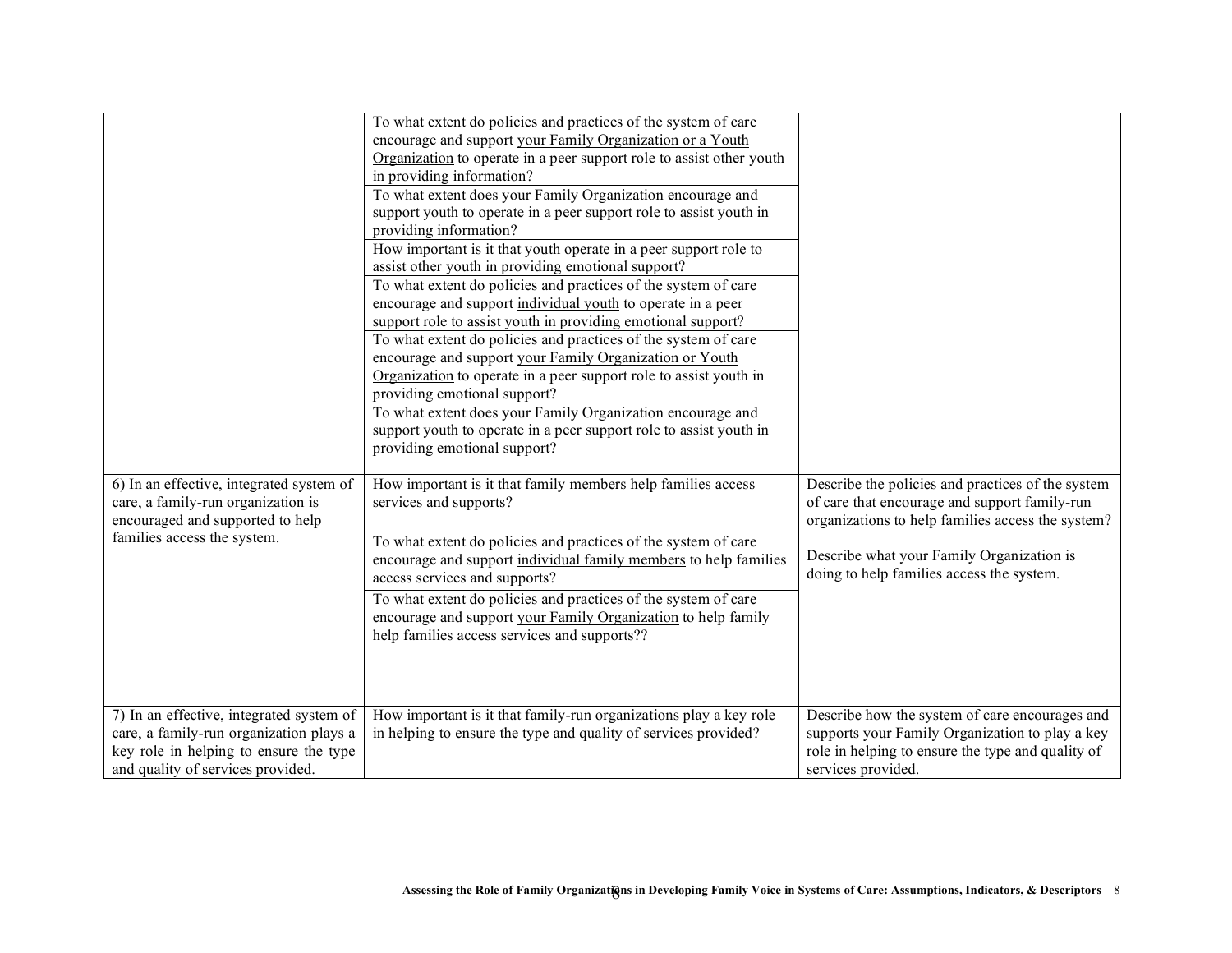|                                                                                                                           | To what extent does the system of care support and encourage<br>individual family members to have a key role in helping to ensure<br>the type and quality of services provided?       |                                                                                             |
|---------------------------------------------------------------------------------------------------------------------------|---------------------------------------------------------------------------------------------------------------------------------------------------------------------------------------|---------------------------------------------------------------------------------------------|
|                                                                                                                           | To what extent does the system of care support and encourage<br>your Family Organization to have a key role in helping to ensure<br>the type and quality of services provided?        |                                                                                             |
|                                                                                                                           | To what extent does your Family Organization support and<br>encourage individual family members to have a key role in<br>helping to ensure the type and quality of services provided? |                                                                                             |
| 8) In an effective, integrated system of<br>care, a family-run organization has                                           | How important is it that family-run organizations have productive<br>working relationships with local agencies?                                                                       | Describe the types of working relationships that<br>your Family Organization has with state |
| productive working relationships with<br>local<br>agencies<br>and<br>(i.e.,<br>state<br>purchasers) and with providers in | To what extent do policies and practices of the system of care<br>encourage and support your Family Organization to have<br>productive working relationships with local agencies?     | agencies.<br>Describe the types of working relationships that                               |
| order to strengthen policy commitment<br>and service delivery to children with                                            | To what extent does your Family Organization have productive<br>working relationships with local agencies?                                                                            | your Family Organization has with local<br>agencies?                                        |
| mental health needs.                                                                                                      | How important is it that family-run organizations have productive<br>working relationships with state agencies?                                                                       | Describe the types of working relationships that                                            |
|                                                                                                                           | To what extent do policies and practices of the system of care<br>encourage and support your Family Organization to have                                                              | your Family Organization has with providers?                                                |
|                                                                                                                           | productive working relationships with state agencies?<br>To what extent does your Family Organization have productive                                                                 | What are the opportunities and challenges<br>associated with these working relationships?   |
|                                                                                                                           | working relationships with state agencies?<br>How important is it that family-run organizations have productive<br>working relationships with providers?                              | What is the "value-added" of these working<br>relationships?                                |
|                                                                                                                           | To what extent do policies and practices of the system of care<br>encourage and support your Family Organization to have                                                              |                                                                                             |
|                                                                                                                           | productive working relationships with providers?<br>To what extent does your Family Organization have productive<br>working relationships with providers?                             |                                                                                             |
| 9) In an effective, integrated system of<br>care, mechanisms are in place to<br>sustain a family-run organization.        | How important is it that a system of care has mechanisms in place<br>to sustain a family-run organization?                                                                            | Describe the system of care mechanisms in<br>place to sustain your Family Organization.     |
|                                                                                                                           | To what extent does the system of care have mechanisms in place<br>to sustain your Family Organization?                                                                               | Describe the activities of your Family<br>Organization related to sustainability.           |